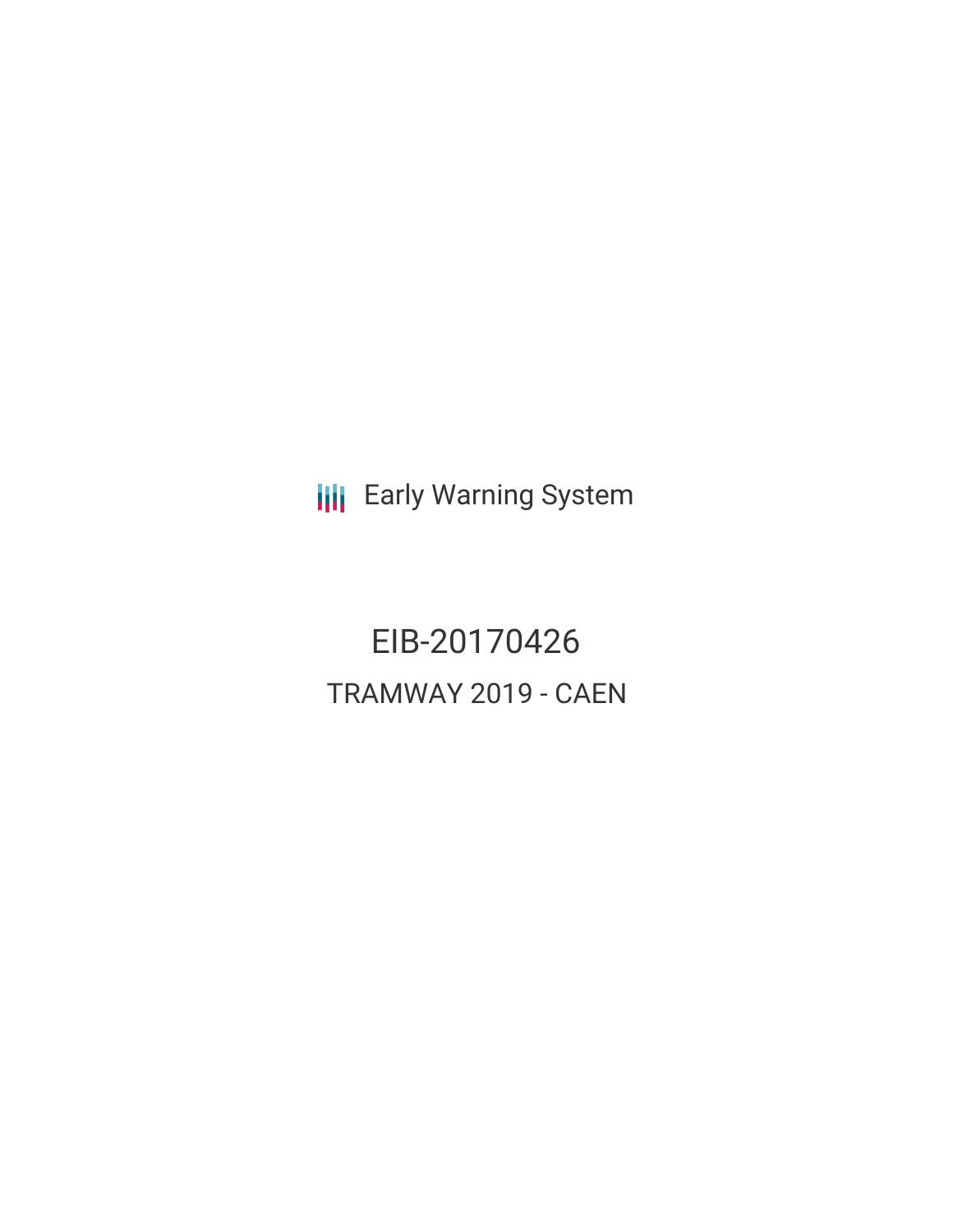# **Quick Facts**

| <b>Countries</b>               | France                           |
|--------------------------------|----------------------------------|
| <b>Financial Institutions</b>  | European Investment Bank (EIB)   |
| <b>Status</b>                  | Proposed                         |
| <b>Bank Risk Rating</b>        | U                                |
| <b>Borrower</b>                | La Communauté Urbain CAEN LA MER |
| <b>Sectors</b>                 | Transport                        |
| <b>Investment Type(s)</b>      | Loan                             |
| <b>Investment Amount (USD)</b> | $$139.99$ million                |
| <b>Loan Amount (USD)</b>       | \$139.99 million                 |
| <b>Project Cost (USD)</b>      | \$285,80 million                 |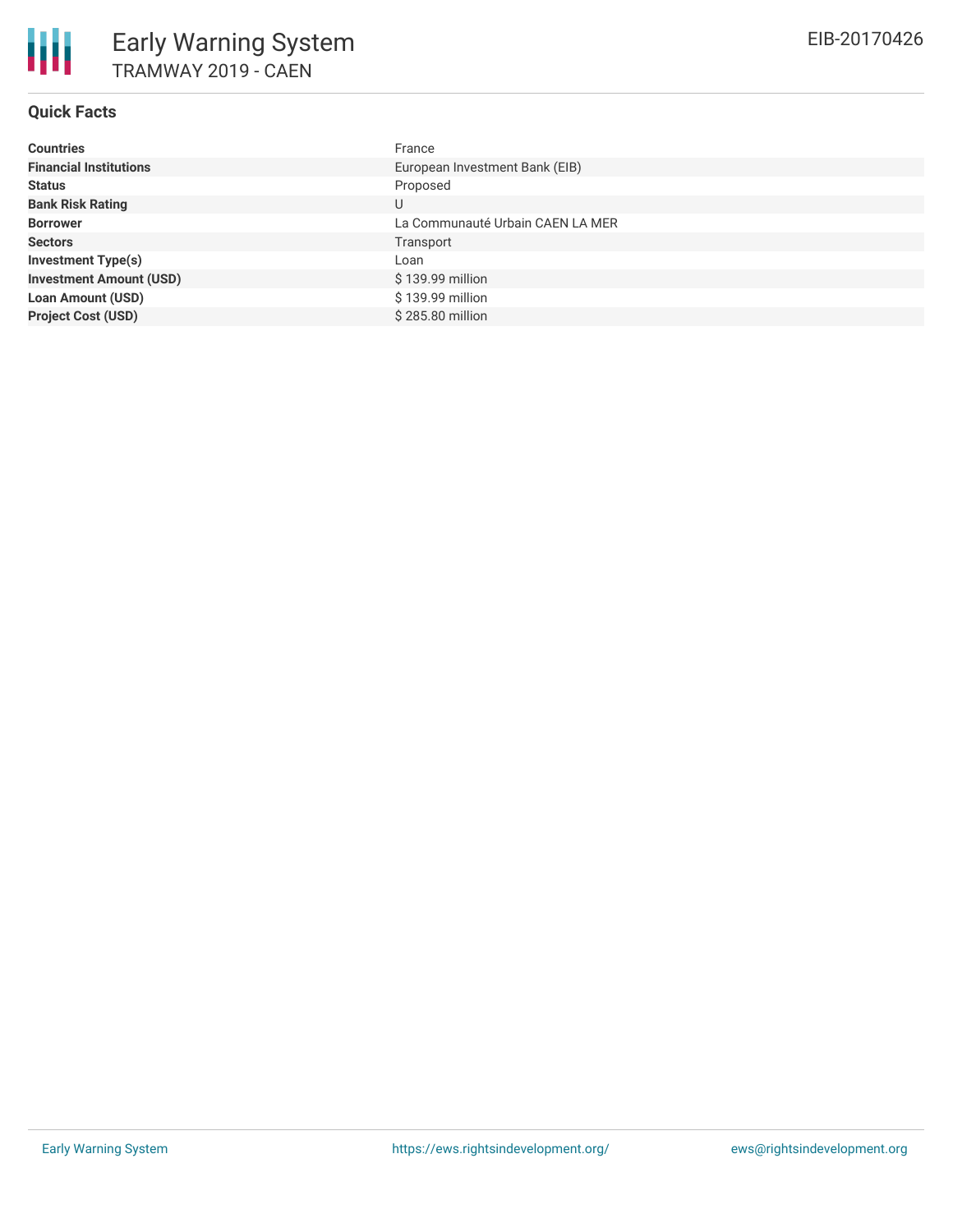

# **Project Description**

According to EIB website, the project is part of the Urban Travel Plan of the Urban Community Caen La Mer. It responds to a sustainable development approach by improving the quality of public transport service and increasing its attractiveness in order to promote alternative modes of transport. automobile and modal shift.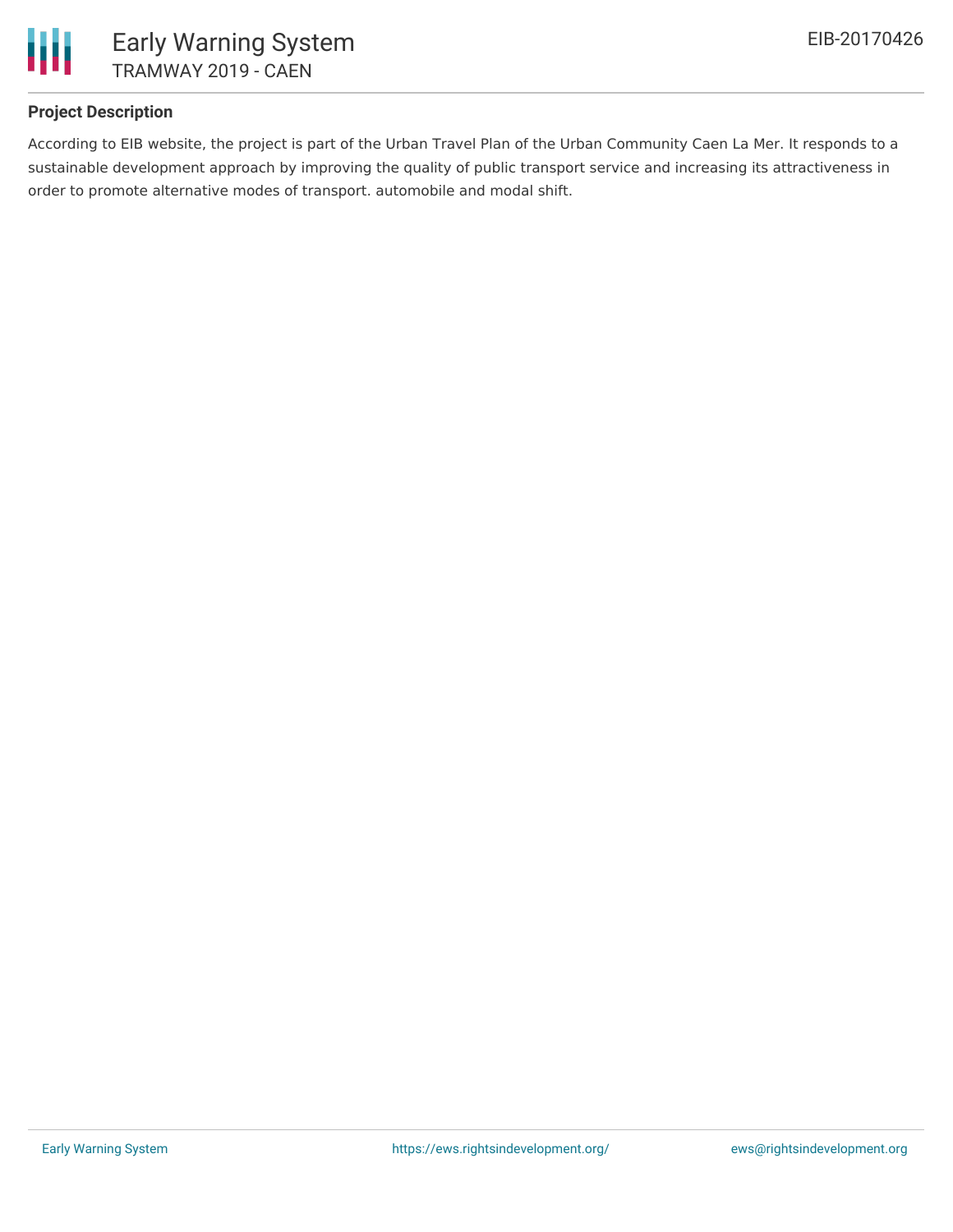### **Investment Description**

European Investment Bank (EIB)